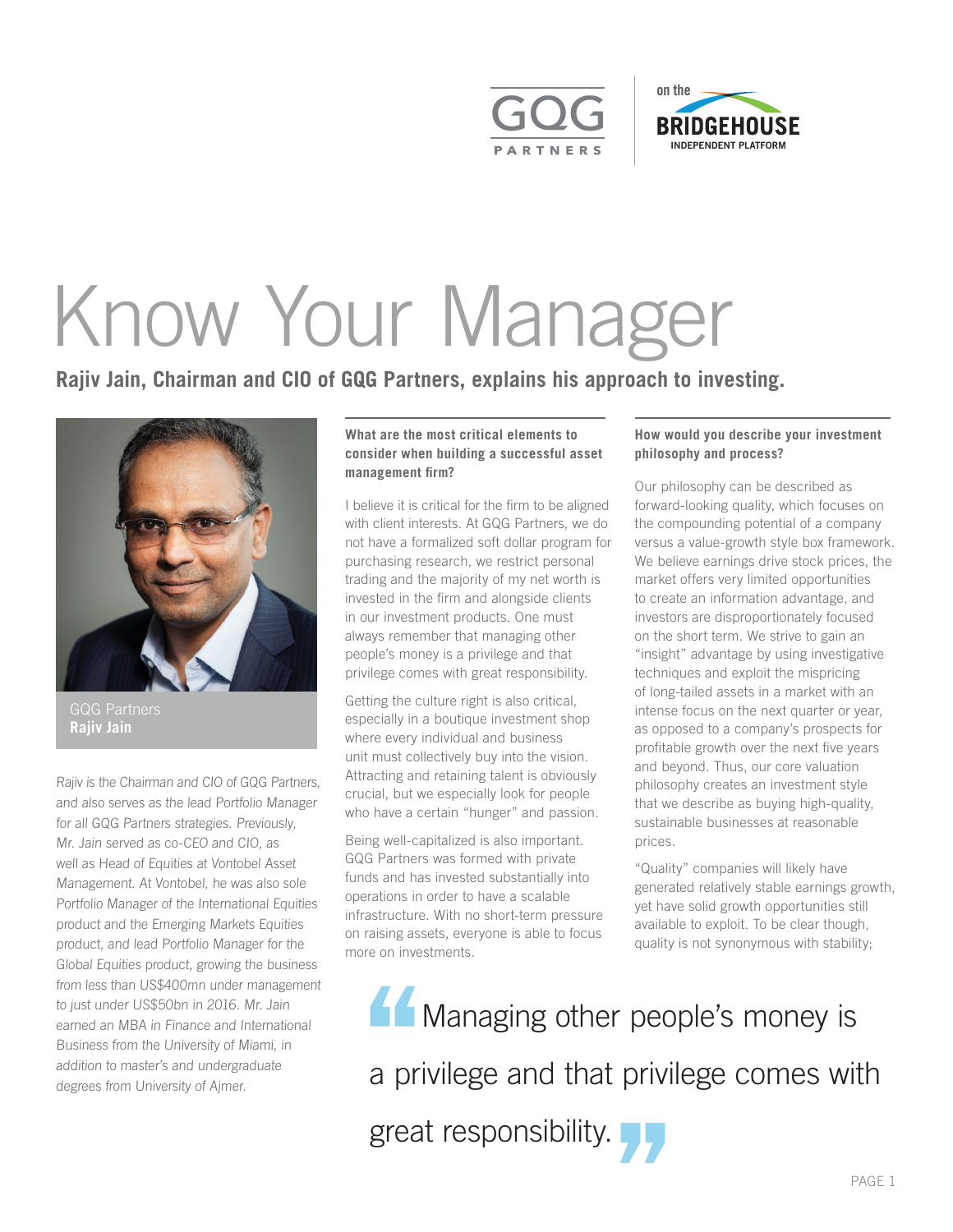lumpy and volatile companies can be high-quality businesses as well.

The investment process revolves around eliminating weaker companies in every industry, sector and country. We then apply fundamental bottom-up methods (both traditional and non-traditional) to identify where companies may be in five years.

## **In what ways is your approach to quality investing unique?**

We are less reliant on backwards-looking statistical measures and place a heavy emphasis on qualitative assessments looking out five years at the barriers to entry, competitive advantages, durability, sustainability and overall industry dynamics.

Our approach allows us to strip away labels like "value" and "growth" in favour of longterm compounding. As a result, our portfolios will exhibit factor and sector flexibility versus more rigid peers, which allows us to adapt to varying market conditions.

Finally, we are absolute-minded investors, meaning we're focused on tail risk protection during systemic market events, which has helped compound client assets off a higher base.

#### **How do you approach risk management?**

At GQG Partners, we believe our risk management process is forward-looking. We approach risk management company by company, with the quality of a company being the biggest tool. We're absoluteminded investors and comfortable taking on higher relative risk. With a focus on compounding assets over time, we seek to create portfolios that are less affected by down markets. To me, diversifying by end-consumer risk is critically important to surviving various markets.

## **How have you structured your investment team in order to foster debate and independent thought?**

We have hired people who are very passionate about investing, curious by nature and come from different organizations to offer

 $\frac{1}{1}$ <br>
discuss<br>
vou – v dis<br>yo<br>tha discussion than the r<br>you – when the mark<br>that's expensive. **I'd rather have internal debate and** discussion than the markets criticizing you – when the markets criticize you, that's expensive.

alternative viewpoints. The team has backgrounds in private equity, hedge funds, journalism and specialized accounting, to name a few.

Despite some distinct specialties, everyone is a generalist by design. There is also a built-in check and balance system, whereby every name we cover has two people doing the research. The second analyst on the name has a default "short" position and is only held accountable for it if they also like the name. We also have non-traditional analysts with investigative backgrounds on staff whose full-time jobs are to find faults with the names we're looking at. Lastly, we have a specialized accountant on the team who provides an additional layer of review on the accounting side.

Overall, I'd rather have internal debate and discussion than the markets criticizing you – when the markets criticize you, that's expensive.

### **Do you consider macroeconomic factors when making an investment decision?**

We believe macro factors cannot be ignored in analyzing businesses and estimating earnings – as no company operates in a

#### **Now available in Canada:**

vacuum. We do not focus our analysts on macro factors such as interest rate directions or GDP growth; rather, we focus on the quality of our companies and invest in companies that we believe can perform in adverse macro environments.

At times, macro conditions may act as a "switch off" should it impact the future headroom for earnings growth of a company. I consider macro factors a risk and a reason to sell a stock rather than a reason to buy a stock. For example, a bank that might have looked very attractive in 2019 suddenly wasn't as attractive in early February 2020 with the onset of COVID-19 and likelihood of declining interest rates and non-performing loans increasing sharply.

# **How can GQG Partners fit within a client portfolio?**

I believe GQG Partners can pair well with most other equity managers regardless of their style orientation. Our high conviction, bottom-up focus on forward-looking quality at reasonable prices tends to result in idiosyncratic alpha generation with lower correlation to peers. This allows clients to blend us with value, growth, core and index based ETFs.

| GQG<br><b>PARTNERS</b>                                   | <b>SERIES</b> | <b>Estimated MER</b> | <b>FUND NUMBER</b> |
|----------------------------------------------------------|---------------|----------------------|--------------------|
| <b>GOG PARTNERS</b><br>GLOBAL QUALITY EQUITY FUND        |               | 1.09                 | <b>BIP 771</b>     |
|                                                          | А             | 2.19                 | <b>BIP 770</b>     |
| <b>GOG PARTNERS</b><br>INTERNATIONAL QUALITY EQUITY FUND |               | 1.09                 | <b>BIP 791</b>     |
|                                                          | А             | 2.23                 | <b>BIP 790</b>     |
| <b>GOG PARTNERS</b><br>U.S. QUALITY EQUITY FUND          |               | 0.96                 | <b>BIP 783</b>     |
|                                                          | А             | 2.09                 | <b>BIP 782</b>     |